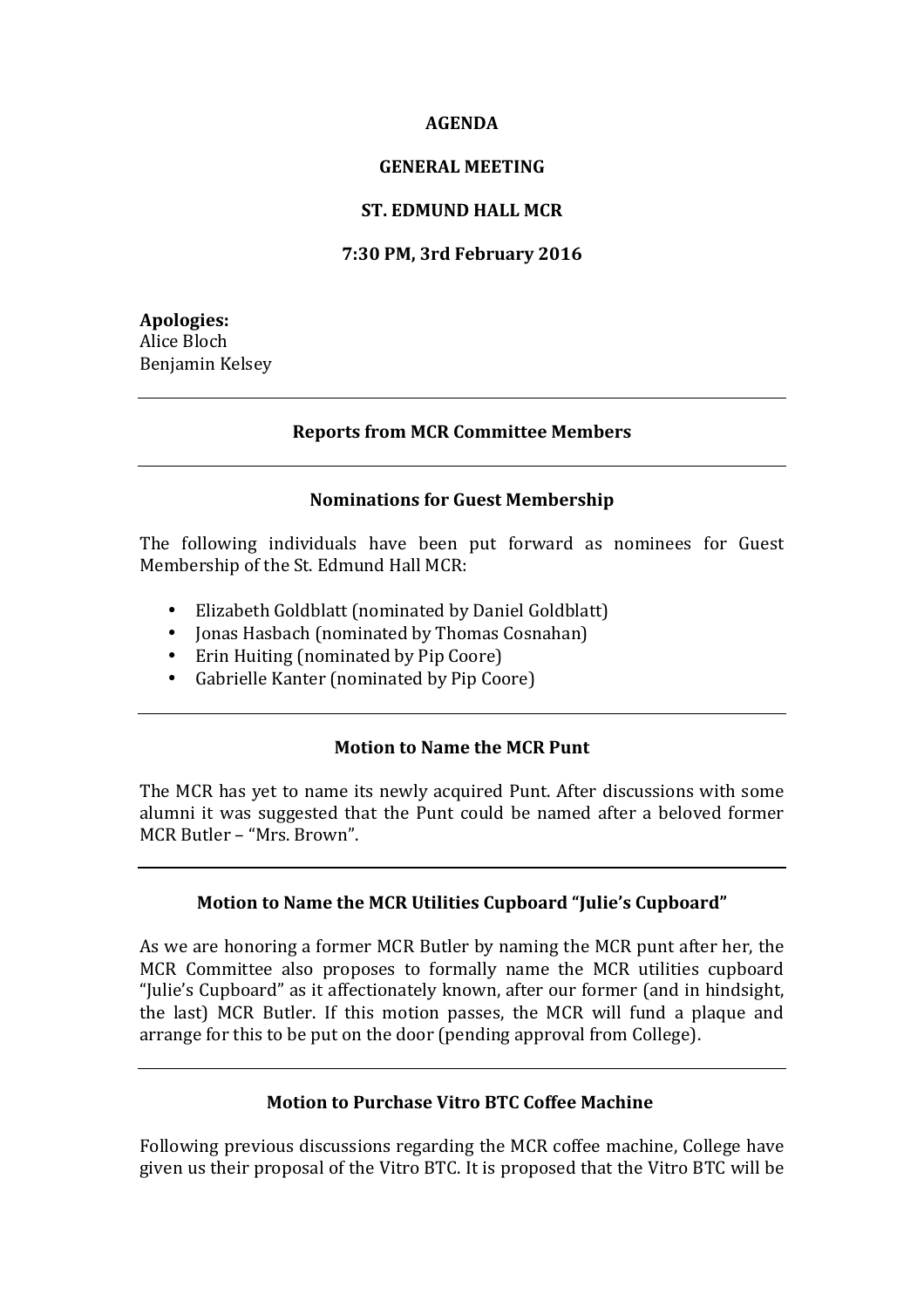merged with the current agreement with Express Vending, who supplies the JCR coffee machine.

The Vitro BTC drink selection includes:

- Cappuccino;
- Espresso;
- Black Coffee;
- Cafe Latte;
- Cafe Au Lait;
- Chocolate;
- Cafe Mocha;
- Latte Machiatto; and
- Hot Water.

Environmental Benefits of the Vitro BTC include (extracted from Express Vending brochure):

- First machine manufacturer to have machine independently tested to the EVA-EMP standard:
- Consumes just 86 watt hours / hr
- Advanced power saving options economy mode / shut down
- LEF Lighting
- Paperless brewing system
- 90% of components recyclables at end of life

Added Benefits to the MCR:

- Less waste of filter coffee
- More choice of drink selection

NB: This machine does not include cardboard cups so there is no environmental impact. College will continue to provide coffee cups and mugs as usual.

It is proposed that the current filter coffee machines are replaced with the Vitro BTC commencing Trinity Term 2016 and continues for the entirety of the 63 month agreement with College. This motion attaches a **£5** compulsory termly fee, which will be batteled to all MCR students for the privilege of the machine. This £5 termly fee covers the weekly costs associated with the machine, including average weekly ingredients spend, management services (filling and cleaning) and any service, callouts, parts and labour required. This is the same arrangement (and price) as the JCR.

As this is an expense that concerns the entire MCR community, the MCR Committee would like for this motion to be voted on by an online poll, passing only if it receives a majority in favour for this motion. This online poll will be sent to the MCR mailing list on immediately following the General Meeting, i.e. 9 **PM** on Wednesday 3<sup>rd</sup> February and voting will remain open until 9PM on **Thursday 4th February**.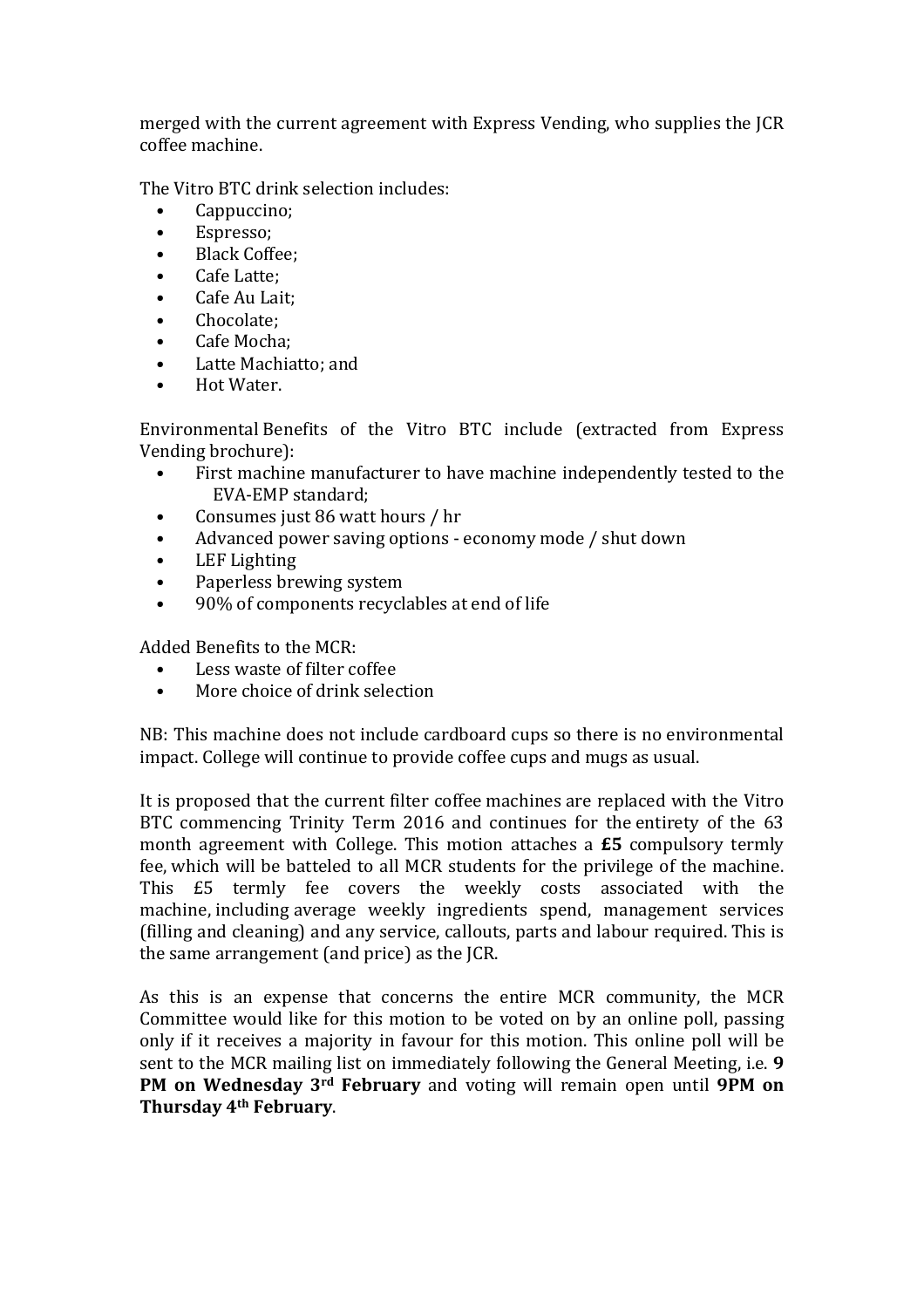Although we are providing an online voting system for this motion, members are encouraged to come to the GM on Wednesday to participate in the discussion and raise any questions/concerns that they may have.

## **Motion to Provide Funding for 21CC Student Conference**

Nick Harvey proposes that the MCR provide funding for this year's 21CC student conference. 21CC is a multidisciplinary conference, which unites leading minds to explore the opportunities and challenges of the  $21^{st}$  century.

A registered society of the University of Oxford, the conference is strategically partnered with the Oxford Martin School. This major institute unites the world leaders in politics, business and academia to steer research, policy and debate on global issues of this century. £200 would allow us to provide travel expenses to external speakers to really improve both the quality and profile of the event. Invitations have been sent out to Dr Jane Goodhall, Dr Sian Griffiths (Director of the School of Public Health and Primary Care) and Charlie Brooker. The MCR and/or Teddy Hall would receive our thanks and publicity on the conference website and the programme for the day. There is also potential for us to provide incentives for MCR students.

# **Motion to Support the Lincoln College Vacation Project (VacProj) 2016**

The Hall has been contacted by the Lincoln College Vacation Project ('VacProj') to ask whether we would consider making a charitable donation to this years VacProj. VacProj is a student-led charity based at Lincoln College, Oxford, which organises and runs two holidays each summer, as well as day trips throughout the year, for some of the most disadvantaged children living in Oxfordshire. The holiday is only able to take place each year with the support of donors. This year, they need to raise  $£22,500$ . VacProj are asking for any support the Hall can offer. They have provided us with a copy of their 2015 newsletter, which students can read at the general meeting.

### **OTHER BUSINESS**

**---**

### **Item for Discussion: Formal Hall Booking**

Currently, Formal Hall bookings are going 'live' on EPOS to Teddy Hall students at the beginning of each term for the entire term worth of Formal Hall bookings. The Committee has become aware that Formal Halls are being completely booked out within the first week of term. This is mainly due to students booking the maximum amount of guests  $(4)$  without assigning their guest a name for several dates within the term. The result of which is that many MCR members are not able to book on to any Formal Halls throughout the term. This issue has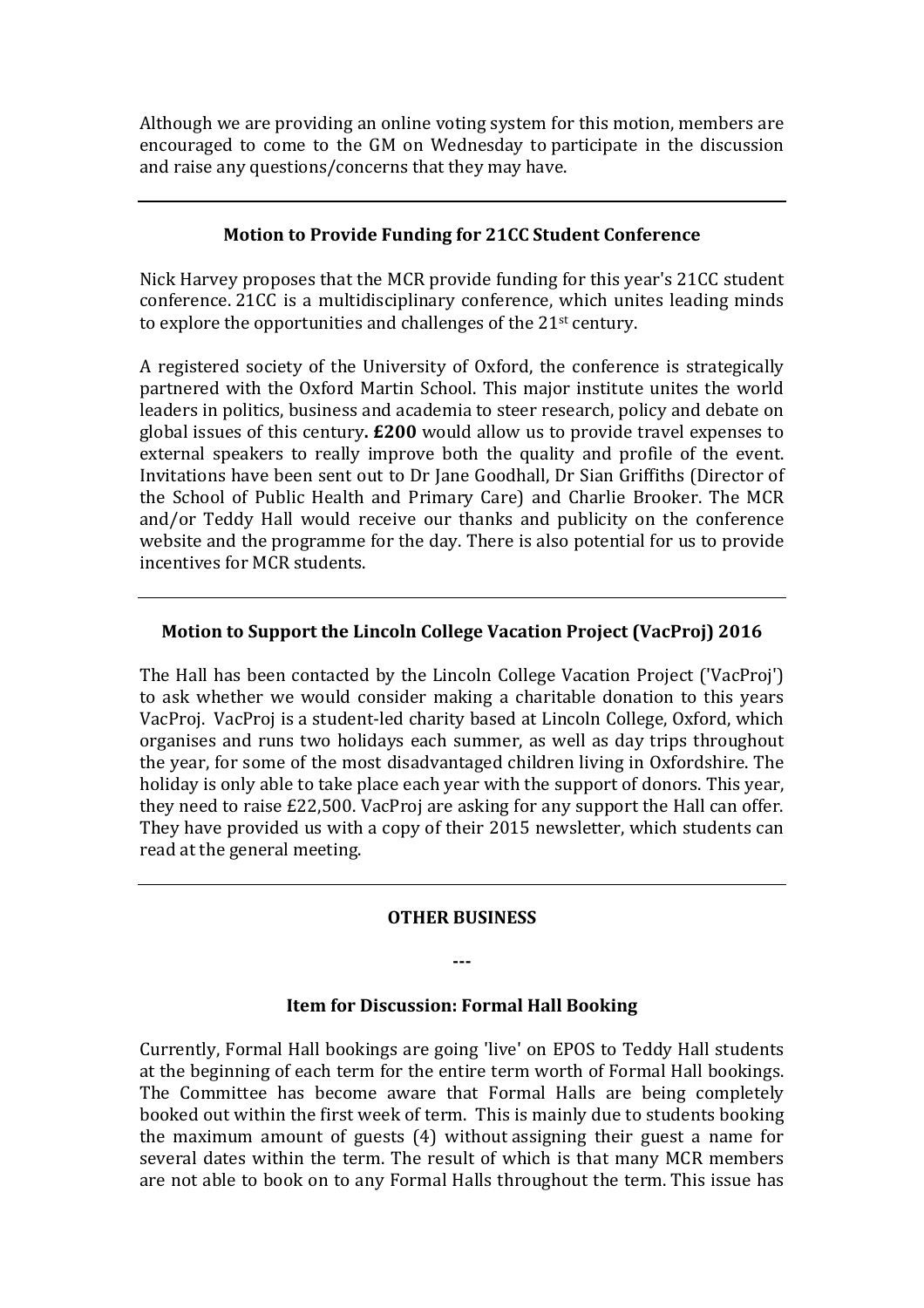been raised at various College Committee discussions and College are keen to hear the thoughts of the MCR and the MCR Committee are keen to ensure that our Formal Hall booking system is fair and effective to our members. In order to ensure we represent you all, we want to open this up for discussion to hear your thoughts. To start this discussion, we have outlined below possible measures, which may be a suitable solution. These are:

# **1. Fortnightly Booking System**

A fortnightly booking system was trialed last year however it made no noticeable difference in the booking trends, which is why College reverted back to the current booking system. Re-introducing this system may result in a positive change to bookings as students will know their schedules two weeks in advance and therefore we may not have as many students reserving places too far in advance.

### **2. Limit Maximum Guests**

Currently students are able to invited 4 guests. This could be taken down to 3, 2, or 1. This will make it difficult for students to invite a group of friends or family members or those who would like to invite their research group to Formal Hall.

# **3. Price Increase for Guests**

Currently guests pay the same (subsidised) price for Formal Hall as students. Increasing the price for guest bookings will give people the incentive to only book for themselves. It will be less interesting to block a lot of guest spaces and try to sell them over Facebook shortly before the dinner. But obviously, it will raise the costs for everyone who likes to bring a guest once in a while.

# **5. Formal Hall Booking Quota**

Although this is not technically possible, this could be a proposed guideline to Formal Hall bookings, which will be manually checked, in which case people who have overbooked themselves on numerous occasions could be warned and then blocked (if need be) from Formal Hall bookings for that term.

The Committee does not want to impose too many restrictions on Formal Hall bookings so as to ensure Formal Hall is still an enjoyable event within the termly calendar however it is evident that some measurements need to be put in place to ensure maximum participation from the entire MCR community so we would appreciate your feedback and any ideas you have. The JCR Committee has raised this with the JCR and we are informed that they are in favour of limiting the number of guests to 3, open booking  $3$  weeks in advance and possibly to increase the charge for guests.

# **Item for Discussion: MCR Guidelines on the Use of Social Media and other Online Services**

---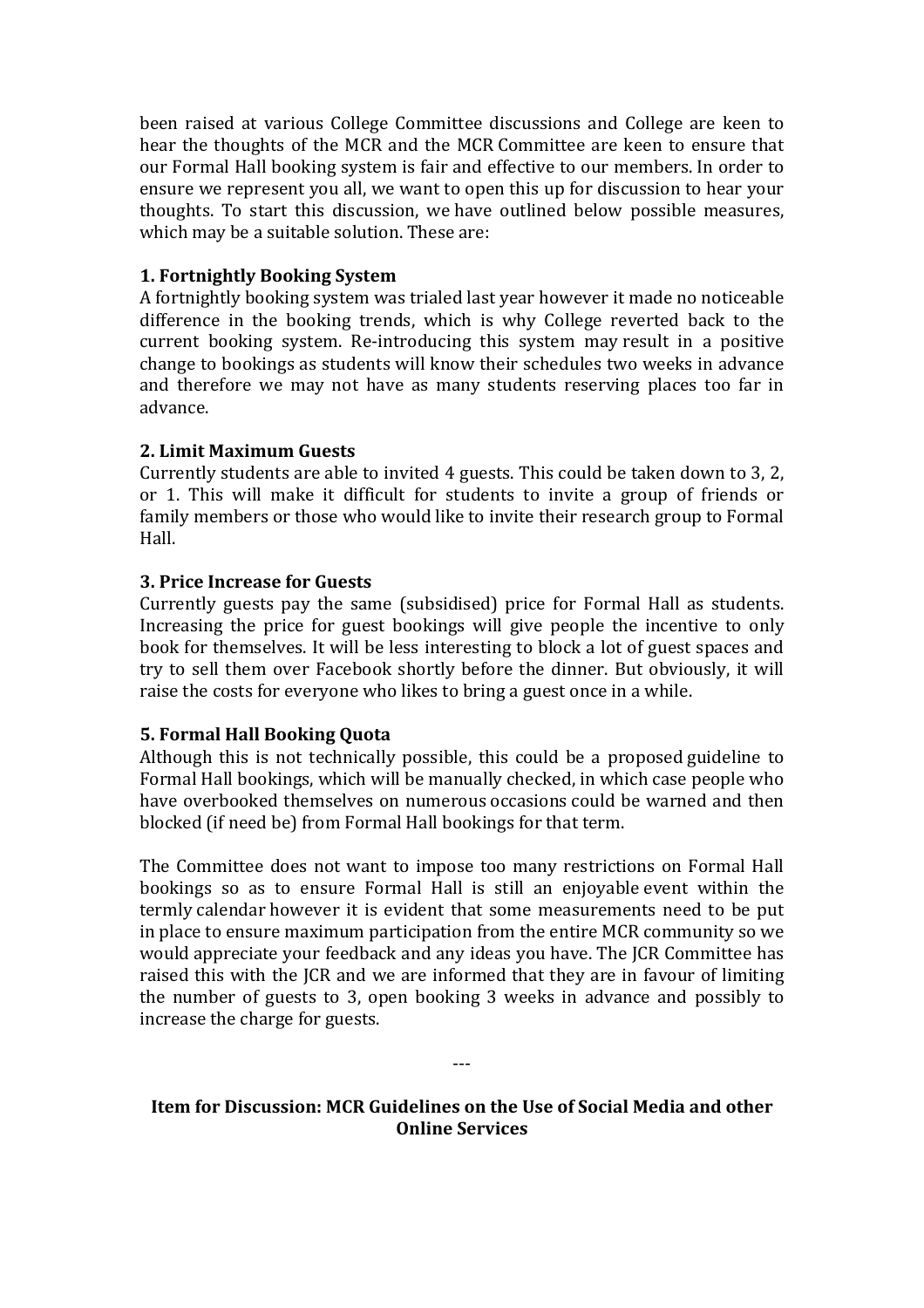Members of St. Edmund Hall, at the prompting of the Dean and the Principal, have recently been asked to review their policies for the use of member run and maintained social media and other online forums. At discussions during MCR Committee meetings, and the College Executive Committee meeting, the point was raised that the MCR does not currently have a clear statement regarding such policies.

In light of this, the MCR Committee proposes to draft certain guidelines to promote a safe and tolerant environment in/on all forms of MCR maintained social media/online forums.

A draft document, prepared by the MCR Committee, is annexed as **APPENDIX I**.

---

**Item for Discussion: Feedback from Academic Committee, including:** 

- **1)** Consultation re: MCR views on nature and timing of Postgraduate **Schools Dinner; and**
- **2) Discussion re: Postgraduate College Grant.**

Alice Bloch, the MCR Academic Representative, who has raised this Item for discussion will be unable to attend, with her apologies. The Vice-President will take feedback on her behalf.

A report from Academic Committee (AC) and a further description of the matter for discussion are contained in **APPENDIX II**.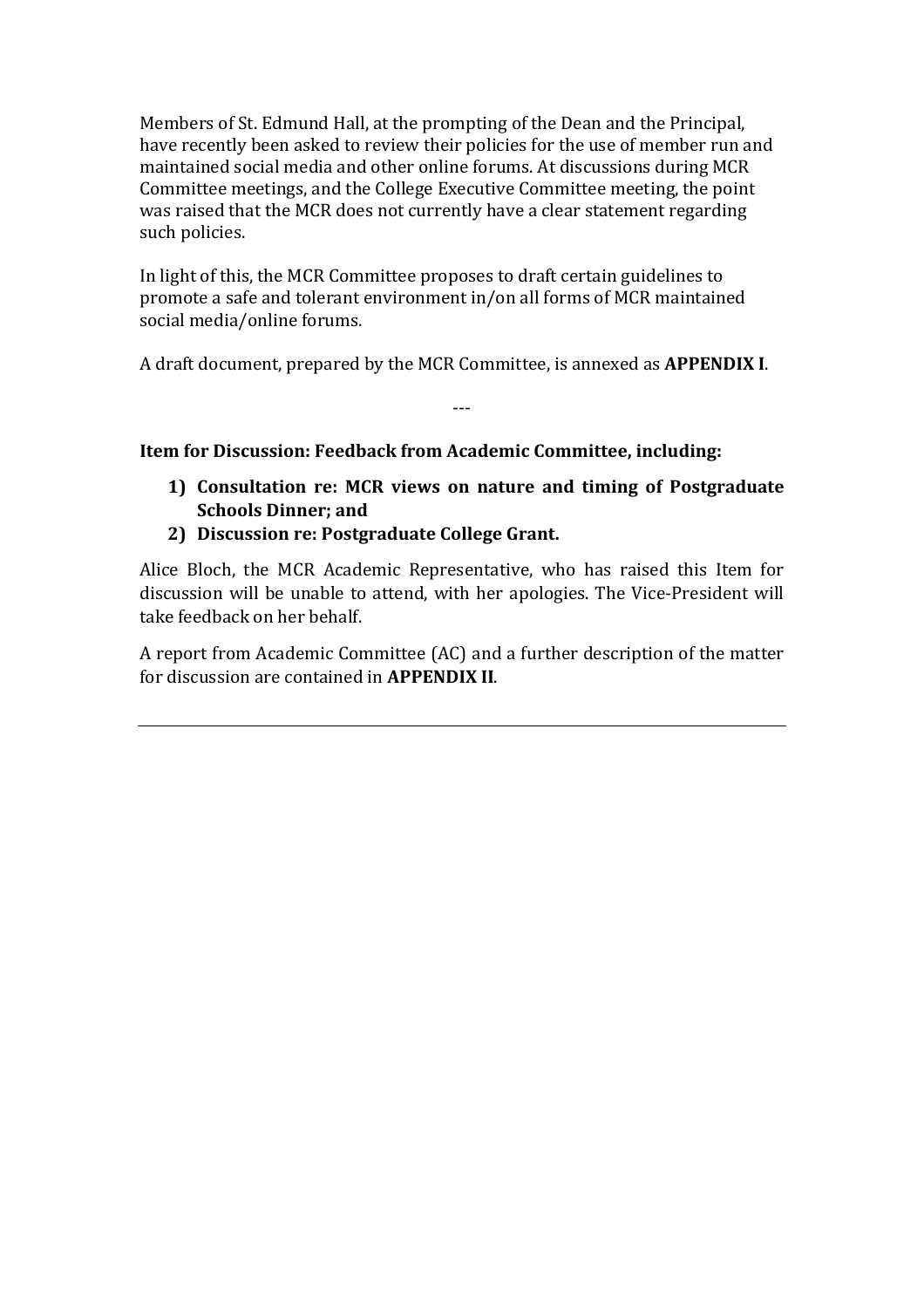## **APPENDIX I**

### **MCR Guidelines on the Use of Social Media and other Online Services**

This MCR hereby affirms that:

- The Middle Common Room should be a safe space in all respects, both in the real world and cyberspace.
- At times, some MCR members may act in a way that is at odds with the safe and tolerant atmosphere that we hope to cultivate.
- At times, liabilities for the St. Edmund Hall, the MCR or individual members arise due to a disregard for the nature of social media and the ease with which communication(s), which are perceived to be private, can be accessed publically.
- The MCR should maintain a balance between members' right to freedom of expression, right to privacy and duty to create a space free of harassment.

To this effect we hereby agree to adopt and adhere to the following guidelines:

- 1. MCR members agree to take personal responsibility for their posts, emails, comments and any other form of online communication.
- 2. MCR members will refrain from using any MCR or St. Edmund Hall social media/other online forums to make personal attacks or engage any form of harassment.
- 3. Only currently serving MCR Committee Members shall act as Administrators on the MCR Facebook Page.
- 4. At the end of every academic year, the MCR Committee will renew the Facebook group to include only current MCR students. The remaining Facebook group will then be used as an Alumni group for that year.
- 5. MCR members will bring to the notice of the MCR Committee any behavior that they feel is a personal attack on themselves or another member of the MCR, rather than engaging with the alleged transgressor publicly.

The MCR Committee will attempt to mediate between the concerned parties to help settle the matter. If parties are still not satisfied after the Committee's intervention, the Committee will refer the matter, on request, to the Dean of St. Edmund Hall.

6. The MCR agrees to charge the MCR Committee with removing any communication(s) that may be deemed harassment or otherwise unsuitable, according to the University of Oxford University Policy and Procedure on Harassment, which are available at **https://www.admin.ox.ac.uk/eop/harassmentadvice/policyandproc edure/**. 

The MCR Committee shall remove such communication(s) on notice from concerned members of the MCR, or by its own motion, if it deems that the  $communication(s)$  violates the University guidelines.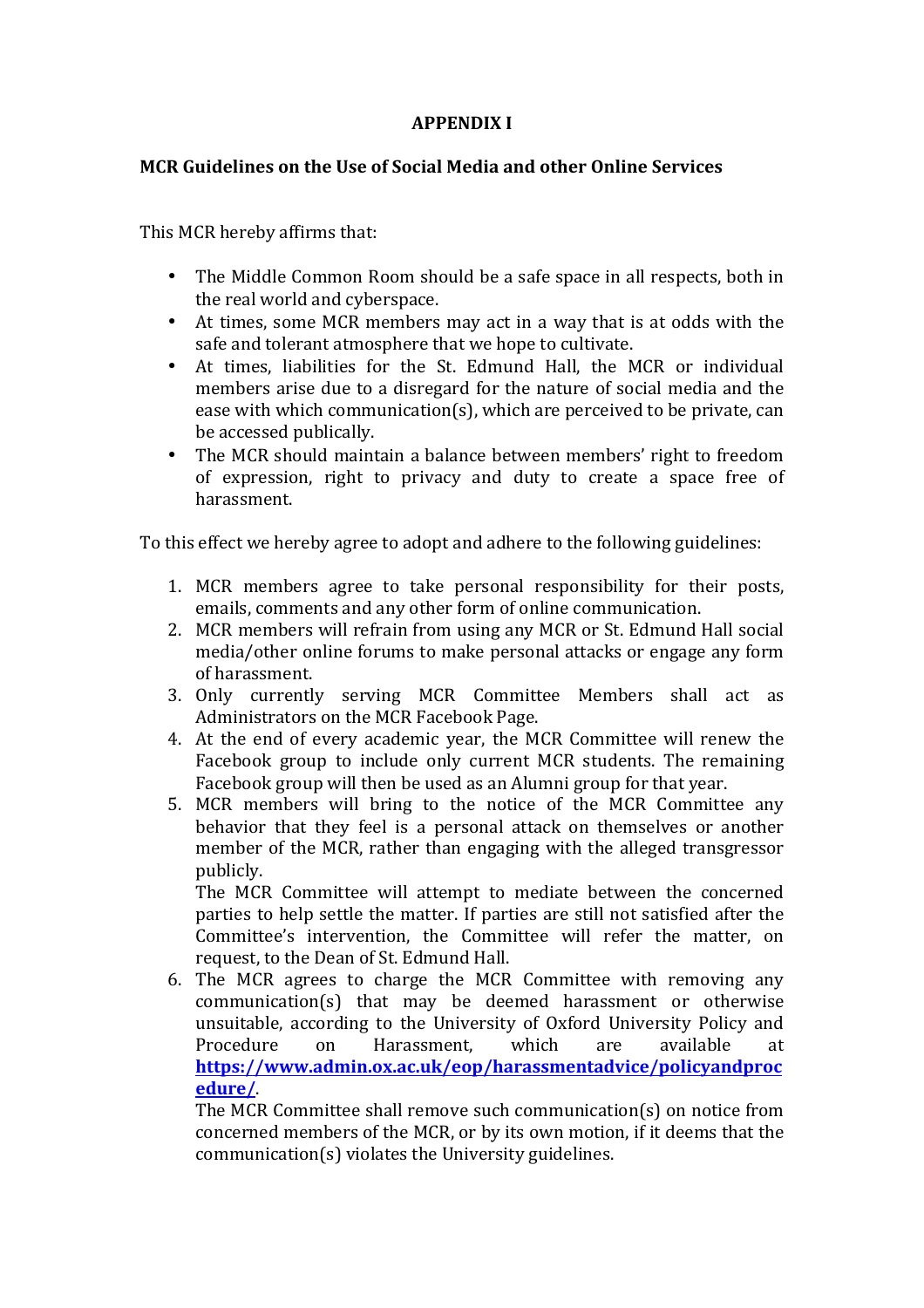Before removing any communication(s) the Committee will give the poster a reasonable opportunity to answer any complaint.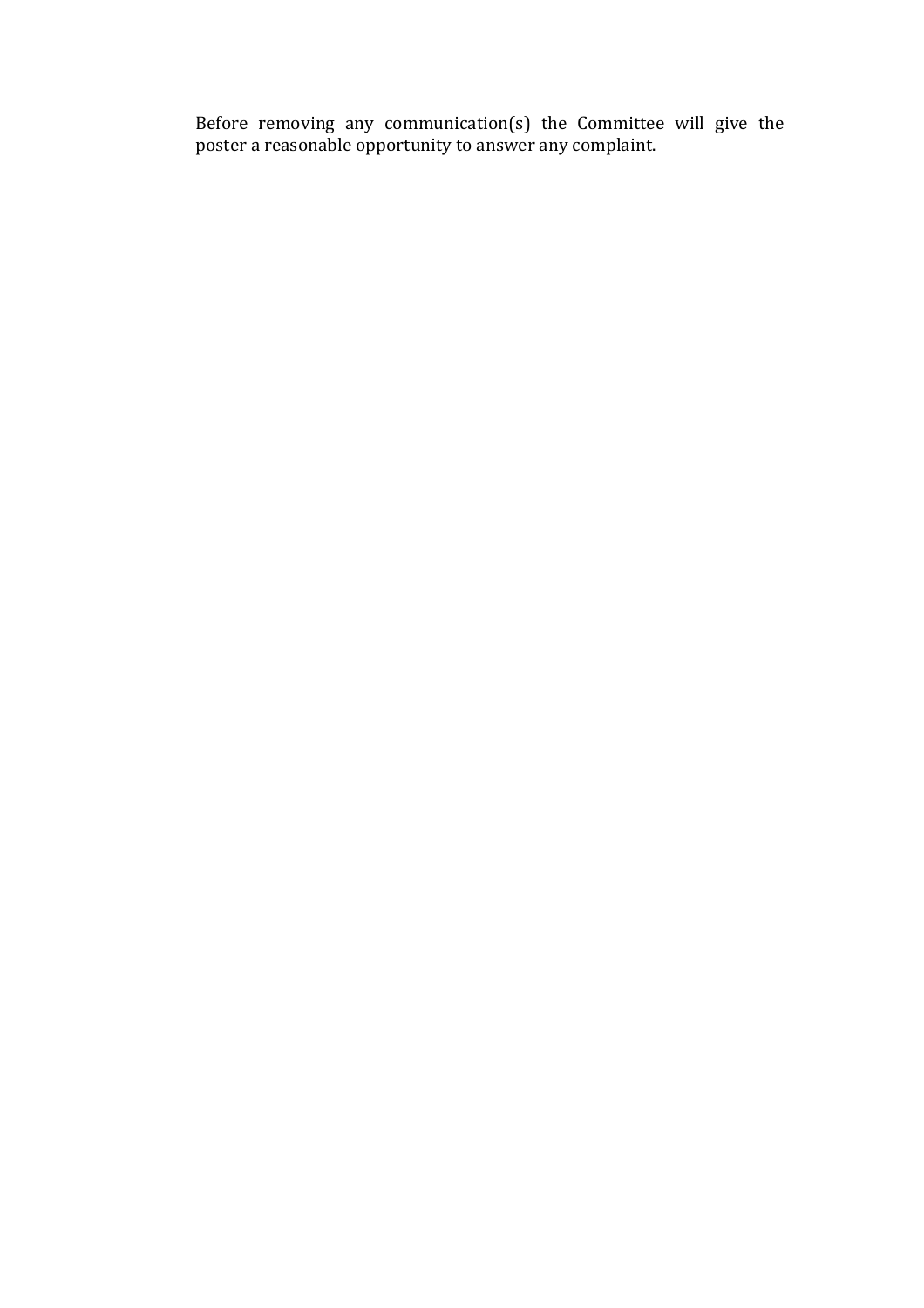### **APPENDIX II**

### **REPORT FROM ACADEMIC REPRESENTATIVE**

- 1. **Opportunities for PGCE Students:** AC recommended that **opportunities** should be provided to PGCE students to observe undergrad tutorials **and interviews.** This is going to Governing Body for decision.
- 2. **The nature and timing of this year's Postgraduate Schools Dinner** is open for review - It's usually held in late Trinity term, but in recent years has been poorly attended by staff and students. One possible solution is that we merge the dinner with the MCR Trinity Dinner. I was asked to consult you all on this proposal and on ways to improve attendance - a decision is to be made at AC in Week 5. Please provide feedback...
- 3. **The Postgraduate College Grant** was discussed, after concerns had been raised (re: students outside of their period of fee liability not being eligible to access the £350 a year funds). The Tutor for graduates explained that two concerns had recently been raised concerning this grant:
	- i. On 18th Feb 2015 the Committee had determined that only those grads who were within fee liability should be eligible. This was not a change to previous practice, but because the number of on-course grads who were outside fee liability had increased, the question of whether the grant should be available to them had gained greater prominence - i.e. there hadn't in fact been a change to the grant.
	- ii. Some claimable costs e.g. attending a rare major conference might be higher than the present annual allowance.

As MCR rep, I suggested reasons why students outside their period of fee liability might need access to the grant (conference attendance, research supplementary to writing up, the exhaustion of other funds, etc), but other members of the Committee stressed the need to distinguish between primary research and writing up; indeed, many felt that writing up should be the principal focus once fee liability was exceeded.

The Committee recognised that writing up practices varied across divisions but said it was important that students stay on schedule. Limiting financial provision for students beyond fee liability "acted as a prompt to departments to ensure appropriate progression timescales and procedures". AC thus reiterated that the grant should usually be available only to students within their period of fee liability.

The Committee also wanted to draw our attention to other sources of support e.g.

- The Mrs Brown Bursaries and Writing up Grants
- The Vice-Chancellor's Fund
- The MCR's own 50th Anniversary Fund